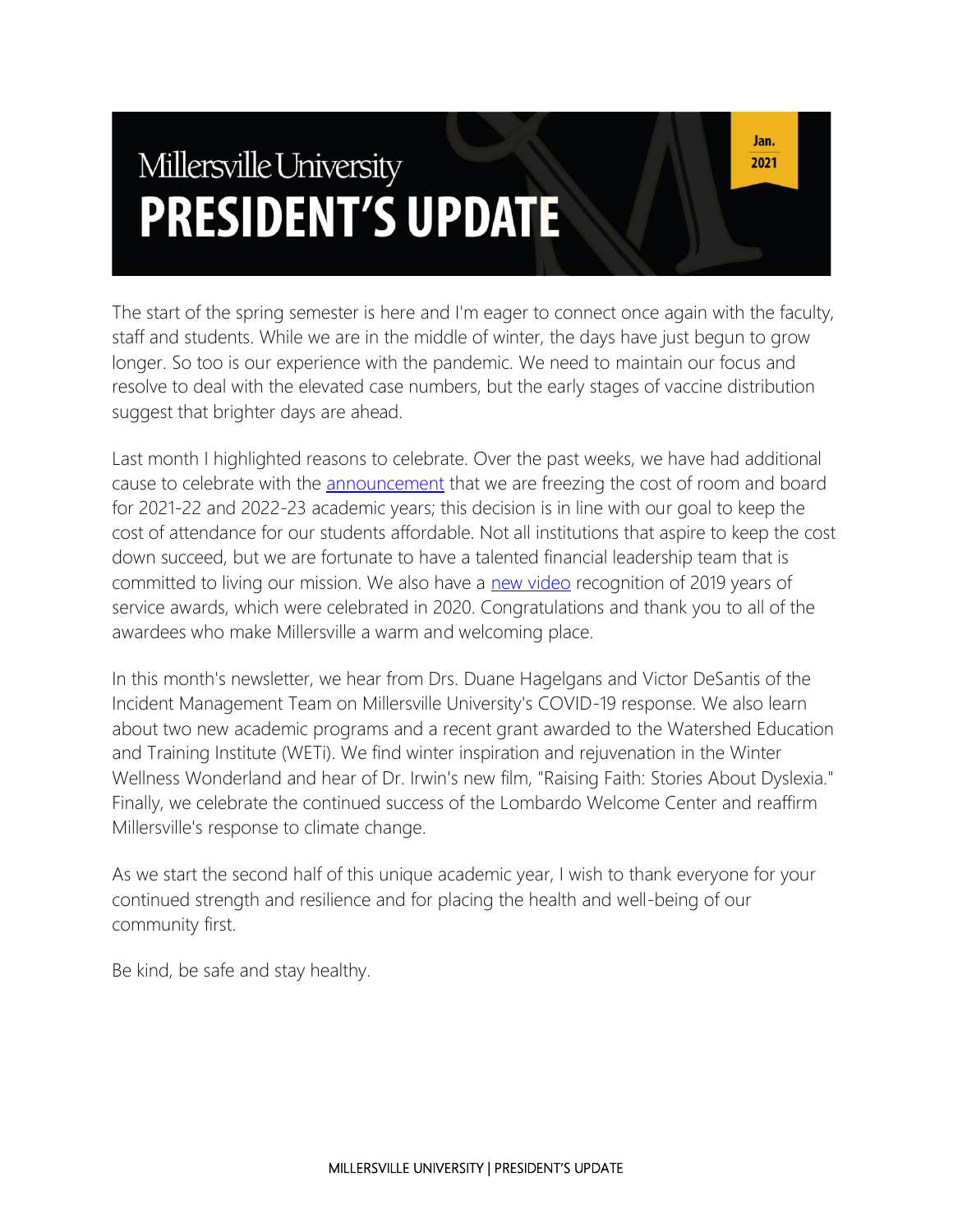# Q/A WITH IMT

The Incident Management Team at Millersville is chaired by Drs. Victor DeSantis and Duane Hagelgans. They recently responded to questions about their work.

#### Who makes up the IMT?

The Incident Management Team consists of a cross-divisional team of staff, faculty and students. The members were chosen for their unique expertise and to allow each division to have representation for proper decision making and collaboration. The team has shown an ability to explore issues and approach problems from varied perspectives.

#### How often does the IMT meet?

Currently the IMT is meeting every Monday, Wednesday and Friday morning. Some members of the team have additional meetings throughout the week for problem-solving and decision making, along with the development of additional working plans.

#### What are the most important issues the IMT is dealing with right now?

Our most pressing issue is making sure we are ready for the spring semester, including being properly prepared to receive students safely and perform the necessary asymptomatic testing of students upon their return to campus and then throughout the semester.

#### What does the spring semester look like at this time?

Although the number of cases across the country and region is very high and increasing, we are beginning to see a light at the end of the tunnel with the introduction and rollout of vaccines. We have every expectation that the spring semester will start and continue similar to the fall semester. Our enhanced ability to perform asymptomatic testing of all students returning to campus as well as random testing throughout the semester will increase our ability to have more data for quicker intervention if issues arise. We will also continue symptomatic testing to get support and treatment to those students impacted by the virus.

#### Will there be an in-person graduation in May?

At the beginning of the fall semester the Cabinet set a goal to have a graduation ceremony in May. While there are many issues outside of the IMT's control, such as vaccines and the new variant of the virus, we will work together as a campus community to follow proper protocols and increase our chances of having an in-person graduation on campus. Our task is to develop plans and processes which allow us to safely hold the event for students and their families.

#### What are the most important things you'd like the campus community to know in relation to COVID?

COVID requires ALL of us in the Millersville University community and the greater community

#### MILLERSVILLE UNIVERSITY | PRESIDENT'S UPDATE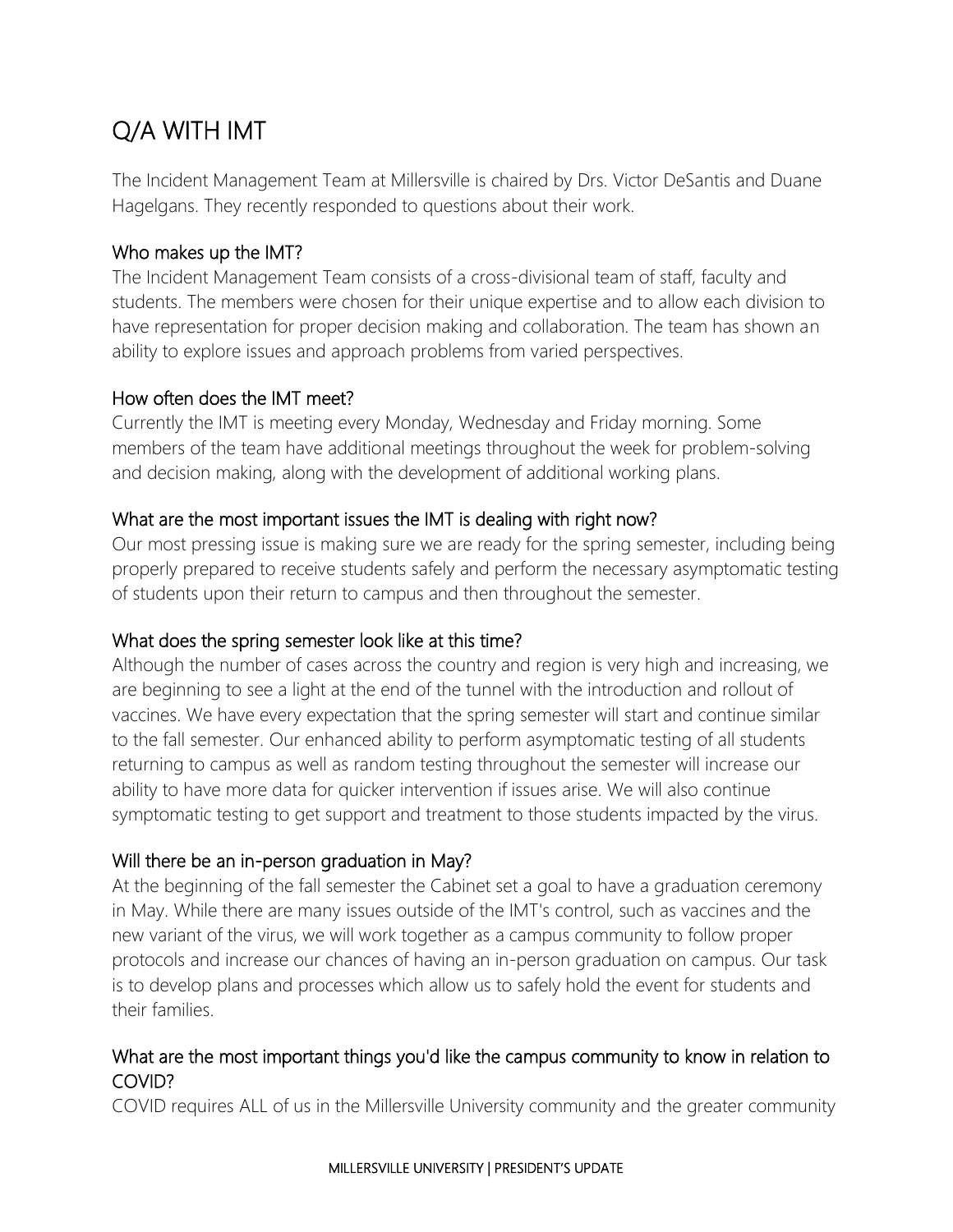to work together if we are going to be successful in returning to some sense of normalcy. All of us want to see a vibrant campus with face-to-face classes, performances, athletics and an exciting social experience. However, to accomplish this, we must unite in sacrificing some things in the short term for the long-term goals. COVID is a deadly virus. We must respect it and do the right thing!

#### Why is the LIVESAFE app so important?

Livesafe allows us to accumulate data about our campus community so that we can plan accordingly. If we see rising numbers, we can look for the cause of the trends to address the issues that may be leading to these trends. This app also allows each person to take responsibility for ourselves as part of the greater community, staying home when we have symptoms and quarantining to stop the spread.

#### What has been the mental health toll of this virus and the mitigation efforts?

There is no question that the virus itself and our mitigation measures have taken a toll on the mental health of our community. We know that students, faculty and staff would rather be on campus, working side by side, and contributing to the Millersville University experience. We remind our community members to be mindful of their mental health, practice self-care, and seek assistance and support when necessary. We are all in this together and we care deeply about each other, so please embrace kindness and compassion and display our EPPIIC values.

# NEW ACADEMIC PROGRAMS

Two new programs at Millersville will help students gear their education toward their career goals.

We recently announced the addition of a new Bachelor of Science degree in sport administration. Such multidisciplinary programs allow students to take courses from more than one academic discipline, which can help tailor their experiences to their career.

Students have the option to minor or double major in sport administration through programs offered by the marketing and management departments, as well as options in sport business or sport coaching. There will also be opportunities for students to engage in high impact experiences such as global learning courses, study abroad options, writing classes, diversity courses and a required internship.

In addition, we now offer a new Master of Education degree focused on special education for accomplished teachers. The program was recently revamped with an emphasis on producing outstanding special education teachers. Rather than completing a thesis or field placement,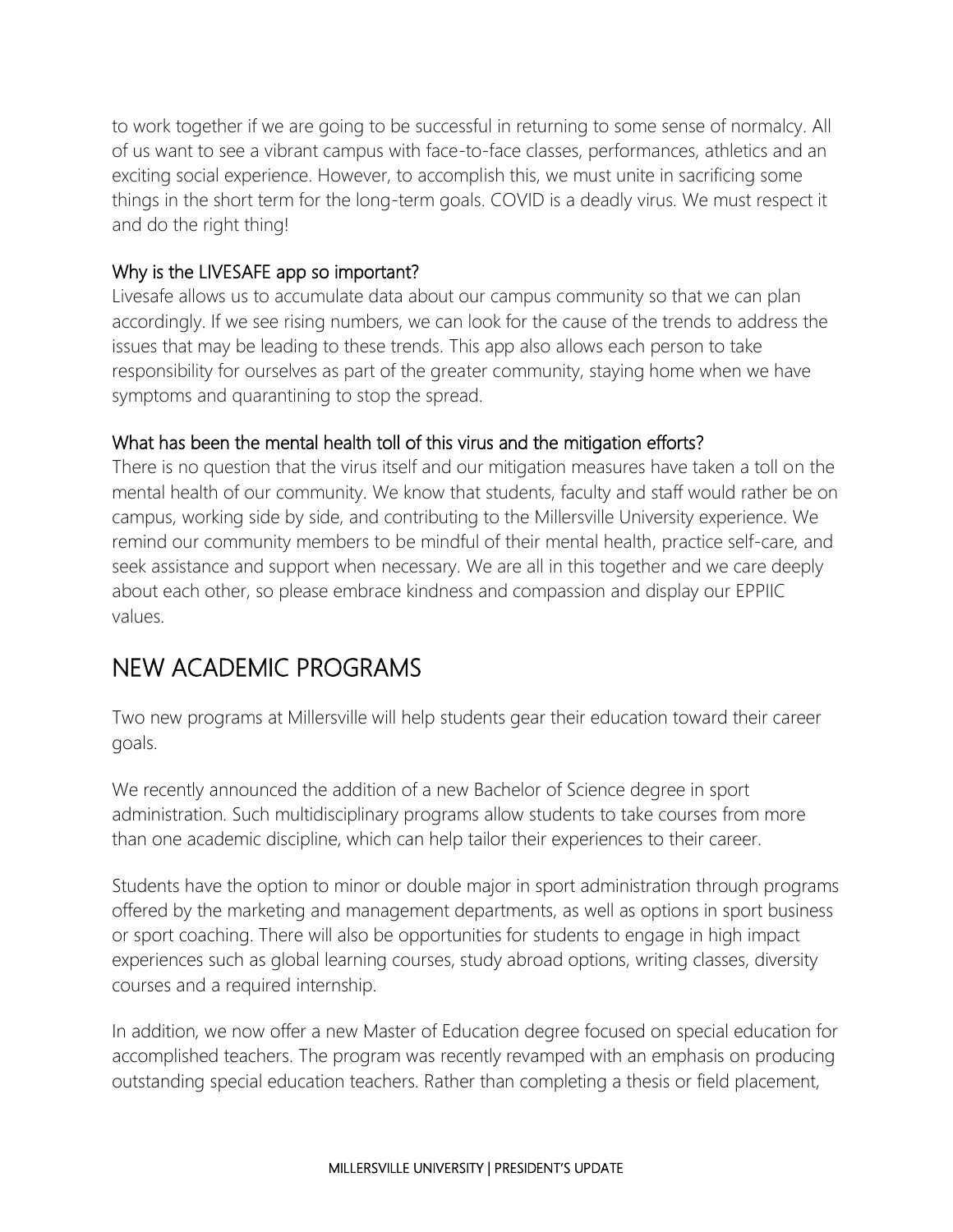students in the program will experience a specialized capstone activity. This activity will serve as a culmination of everything they have learned throughout the program.

# WETI GRANT

Millersville University's Watershed Education Training Institute (WETi) was recently named a grant recipient of the 2020 Clean Water Fund by Lancaster Clean Water Partners. The funds received through this grant will be used to provide pre-service student teachers with formal classroom instruction at the National Stormwater Center (that will also lead to a certificate of participation) as well as visit impaired stream/river systems from the headwaters of the Conestoga to the Chesapeake Bay.

Through WETi, our students provide programs for primary and secondary age school students, as well as their teachers. It's all part of training them to be watershed ambassadors.

Drs. John Wallace and Nanette Dietrich were instrumental in obtaining the grant, which will be used to educate and teach students about the importance of helping to conserve water and improve stormwater management in an effort to minimize negative impacts on our waterways. The Clean Water Grant will allow WETi to create programs that revolve around experiential learning opportunities for student teachers, in addition to providing opportunities to interact with water professionals at local, regional and national levels.

Also named as Clean Water grantees are Donegal Trout Unlimited, Salisbury Township and West Lampeter Township.

# WINTER WELLNESS WONDERLAND

Perseverance in the face of a pandemic crisis and social unrest has not been easy, but nonetheless has been the Millersville way since early 2020. To support our faculty and staff to continue rising to the challenge this winter, the Office of Human Resources and Millersville University's Employee Wellness Committee have partnered to offer a Winter Wellness Wonderland. It's a collection of articles, pre-recorded videos, Zoom discussions and game shows. These offerings are presented by colleagues from departments across the University. They are intended to provide support in the following areas: physical health, emotional care, financial wellness, social connection and professional development.

The Winter Wellness Wonderland calendar kicked off in December and concludes March 19, 2021, just prior to spring's arrival. Each week, details regarding the lineup of events available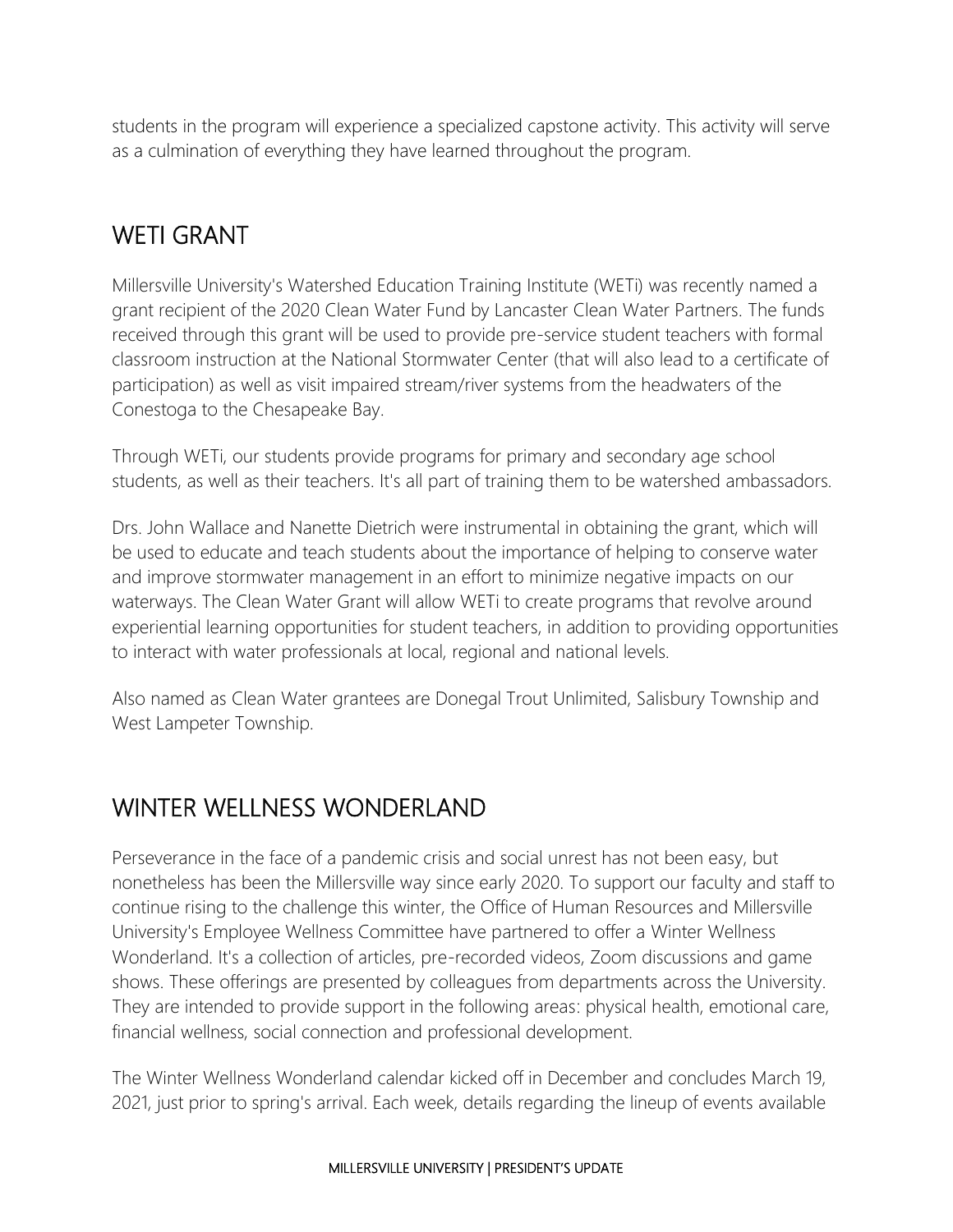to employees can be viewed via 'Ville Daily. You can also learn more by visiting [https://www.millersville.edu/hr/wellness/winter-wellness-wonderland.php.](https://www.millersville.edu/hr/wellness/winter-wellness-wonderland.php)

Some highlights of events to come include:

- "Exposing News and Social Media: How to Not Catch or Spread Misinformation through Source Evaluation" a timely discussion with Michele Santamaria of McNairy Library,
- "Strategies for Improving the Ergonomic Design of Your Remote Work Area" a relevant topic for our remote teams, shared by Gail Fellows of Environmental Health & Safety,
- "Can you believe this happened at Millersville?" an informative game hosted by Josh Belice of Admissions that's sure to provide fun facts about our University,
- "How 2 Save \$" a useful and light-hearted video prepared by Jason Rodriguez of Housekeeping And much, much more!

For more information or to be included on a group email distribution list for program updates, contact Wendy Bowersox at [wendy.bowersox@millersville.edu.](mailto:wendy.bowersox@millersville.edu)

# LOMBARDO WELCOME CENTER GRAND AWARD WINNER

Millersville University's Lombardo Welcome Center has been awarded the 2020 American Council of Engineering Companies Engineering Excellence Grand Award in Category B: Building/Technology Systems. With this award, The Lombardo Welcome Center joined 15 other engineering projects from across the country to compete for the top national honor. We cannot acknowledge this achievement without thanking the creative and innovative minds who made it possible. AKF Group, a full-service consulting and engineering firm and Spillman Farmer Architects worked with the University on the Lombardo Welcome Center.

In addition, the University recently signed a "We Are All In" pledge as a follow-on to a previous pledge we signed in 2016 entitled, "We Are Still In." Both reaffirm our commitment to responding to climate change. Millersville joins more than 1,300 institutions who have signed the pledge. It aligns with our efforts to be carbon neutral by 2040. Our efforts were also recently recognized in the Princeton Review Guide to Green Colleges. This is the sixth year and counting that MU has been nationally recognized by the Princeton Review as one of the most environmentally responsible colleges.